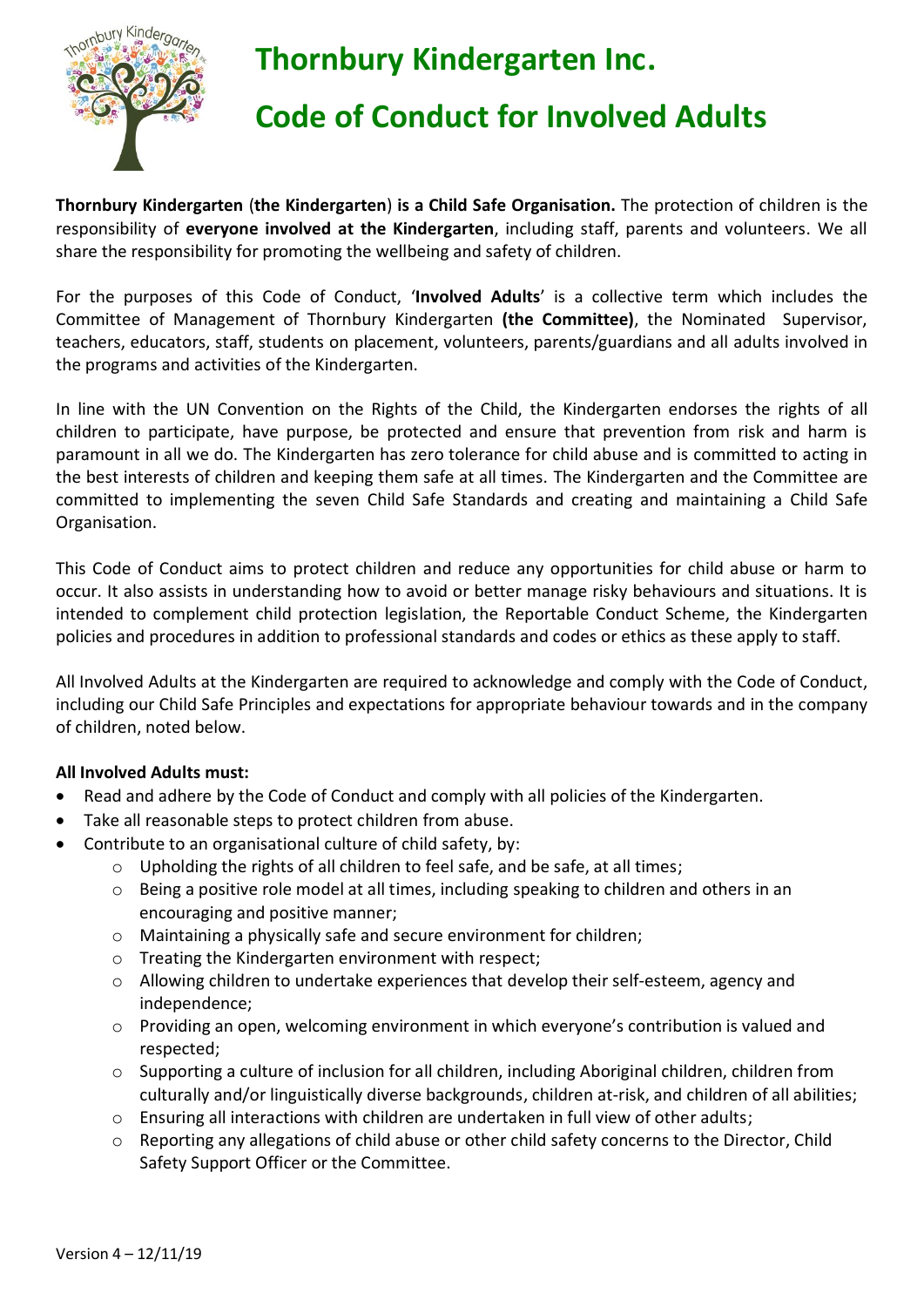

## **Thornbury Kindergarten Inc.**

### **Code of Conduct for Involved Adults**

#### **Additionally, staff will:**

- Maintain a duty of care towards all children whilst at the Kindergarten;
- Work in partnership with families in a courteous, respectful and encouraging manner;
- Respect the cultural context of each child and their family;
- Have regard for the privacy of children and their families and only disclose information to people who have a need to know as required under the Privacy and Confidentiality Policy;
- Commit to continually learning how to be inclusive and respectful.

#### **Involved Adults must not:**

- Ignore or disregard any suspected or disclosed child abuse that they become aware of;
- Develop any 'special' relationships with children that could be seen as favouritism or amount to grooming – for example, offering gifts or special treatment to specific children;
- Exhibit behaviours with children which may be construed as unnecessary physical contact;
- Put children at risk of abuse or harm for example, leaving external doors open or allowing an unknown person to gain access to the Kindergarten;
- Do things of a personal nature that a child can do for themselves, such as toileting or changing clothes;
- Engage in open discussions of a mature or adult nature in the presence of children this includes unfavourable discussions about a child and/or their family;
- Use inappropriate language in the presence of children;
- Express personal views on cultures, race or sexuality in the presence of children;
- Treat a child unfavourably because of their disability, age, gender, race, culture, vulnerability, sexuality or ethnicity;
- Remove a child from the service without appropriate authorisation;
- Photograph or video a child in the Kindergarten environment except in accordance with Kindergarten policy or with consent from the child's parent / guardian and the child.

#### **Additionally, staff must not:**

- Have contact with a child or their family outside of the Kindergarten without the Committee's knowledge or consent (for example babysitting). Inadvertent contact, such as at local shops, participation in community, school or sporting events is appropriate;
- Have any online contact with a child or their family outside of the requirements of their role (unless necessary for Kindergarten purposes – for example, providing newsletters or updates on a child's progress).

#### **NON-COMPLIANCE**

The Kindergarten will enforce the Child Safety Policy and the Code of Conduct. Following any identified non-compliance we will undertake an investigation in line with the Reportable Conduct Scheme. The Kindergarten will take appropriate disciplinary, legal or other action where required.